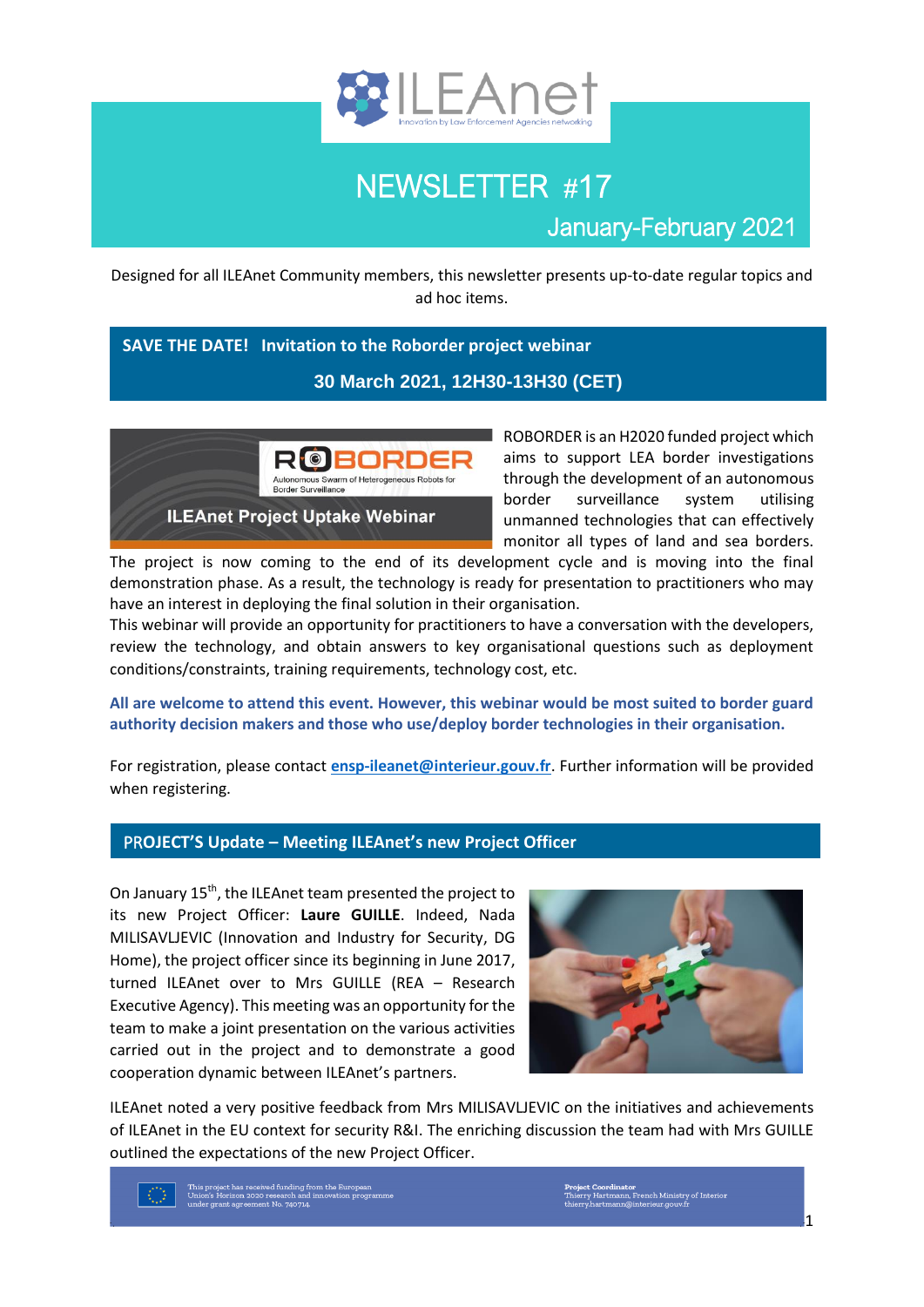The next meeting with the European Commission will be the project's review in June-July 2021. ILEAnet will go on conducting its activities taking into account the perspective of the European Commission.

#### PR**OJECT'S Update – Europol questionnaire**



ILEAnet is developing its collaboration with Europol through a number of initiatives. The first joint work has been the exploration of an important topic for the European law enforcement community: **predictive policing tools.**

#### *What is predictive policing?*

Predictive policing means the use of algorithms to **forecast the probability of crime and anticipate emerging trends and patterns to inform crime prevention and intervention strategies**. Tools in this area generally aim to either 'predict' crimes or 'predict' which individuals will either commit or be victims of crimes.

The Europol Innovation Laboratory wished to carry out an informal and preliminary survey in order to obtain a first indicative **overview of the practices of European national law enforcement agencies in the field of predictive policing.** The results of the survey could later be used to inform the future work of the Europol Innovation Laboratory.



ILEAnet **supported the study by inviting practitioners and academic partners of its network to participate**. Scientific work on the subject is essential to understand how these tools are developed and implemented in the law enforcement environment.

The data collection of the survey ended on 15 February. Many thanks to all those who participated!

# **PROJECT'S Update – Launch of the ILEAnet scientific newsletter dedicated to the security research activities**



We are pleased to announce the launch of the first **scientific newsletter** of the project. Can a law enforcement officer also be a researcher? How can research be embedded in the operational world of law enforcement? ILEAnet has launched the scientific newsletter which **bridges these two universes**!

The bi-monthly newsletter aims at **promoting** the work of European researchers, **raising awareness** about security research among the law enforcement community, and **fostering discussion and exchanges between researchers and LEAs.**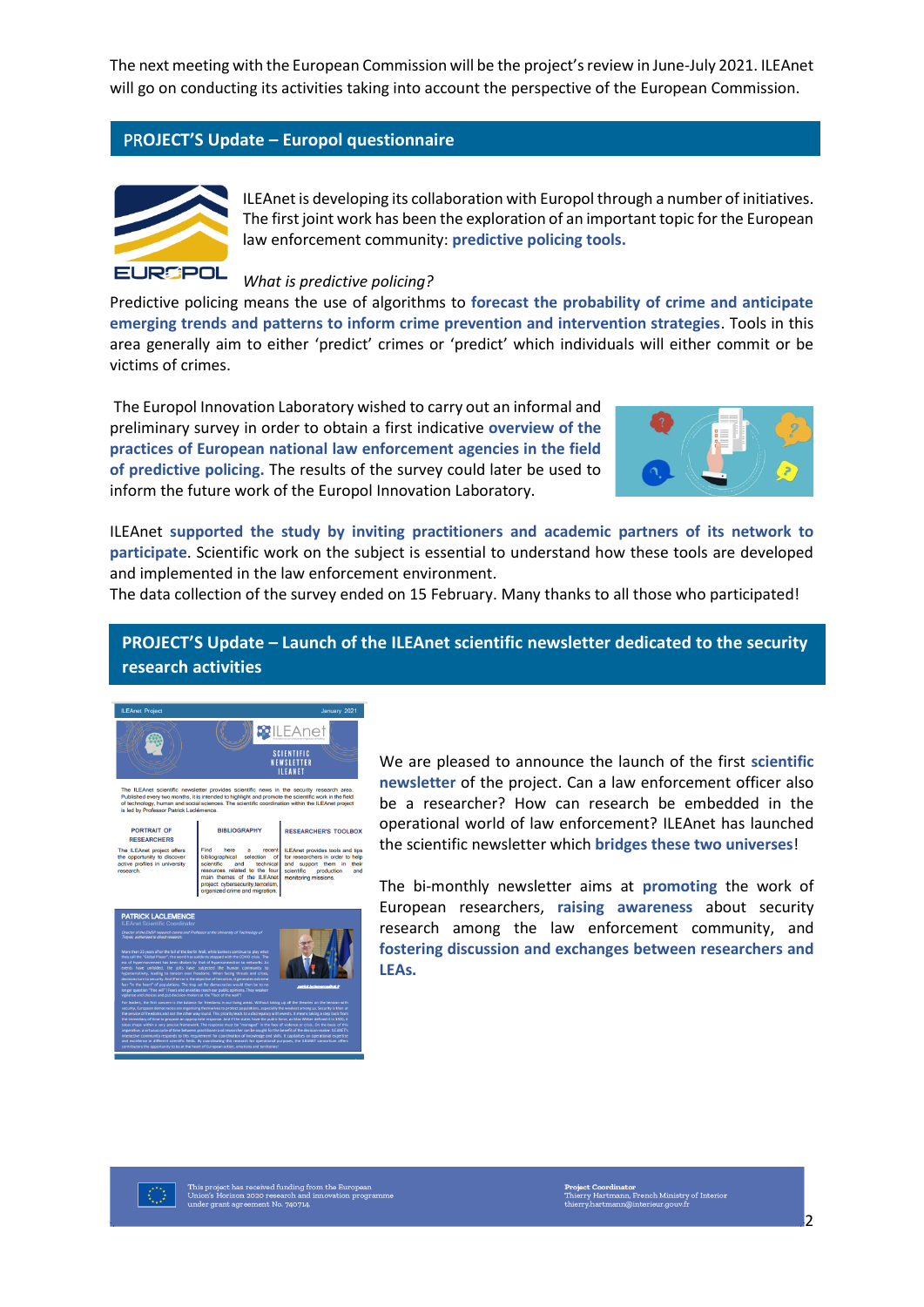The newsletter includes several sections:

- an interview of a researcher working in security area (LEA, PhD students, ...),
- a recent bibliographical selection of scientific and technical resources related to the four main themes of the ILEAnet project (cybersecurity, terrorism, organized crime and migration),
- and tools and tips for researchers in order to help and support them in their scientific production and monitoring missions.

Discover the scientific newsletter on the scientific coordination page of the ILEAnet platform: <https://ileanet.sym.place/groups/profile/212393/ileanet-scientific-coordination> and **feel free to share it with your network.**

*We remind you that the scientific coordination page is open to all ILEAnet members, so do not hesitate to join the group to get up to date information about the scientific activities carried out in the project.* 

#### **QUESTIONS OF THE MONTH**

**A question, an information to communicate to ILEAnet members? Do not hesitate to post or answer a message on the platform**

#### **Evaluation of the action of LEAs by local authorities !**

By the French INC Thomas Fressin

« The Gendarmerie research center (France) is currently interested in the evaluation of the action of LEAs by local authorities (by whom, how, in what form, how often, ...).

If you wish to share your knowledge on this subject with us, I am interested. » Thank you in advance for your contributions.

[https://ileanet.sym.place/questions/view/262481/evaluation-of-the-action-of-leas-by-local](https://ileanet.sym.place/questions/view/262481/evaluation-of-the-action-of-leas-by-local-authorities)[authorities](https://ileanet.sym.place/questions/view/262481/evaluation-of-the-action-of-leas-by-local-authorities)

#### **What innovative technology could be developed as part of a European project?**

By the French Interior Ministry

« The French Ministry of Interior is currently thinking about an innovative technology which could be developed in a European project.

One of the activities of the judiciary police is to place geo-tracking and sound systems on the cars for people involved in court cases. However, this is very complex when cars are equipped with systems (such as connected alarms, electronic opening, etc.) able to detect external operations. This is why the French Ministry of Interior would like to change its practices. Our questions:

Is the ILEAnet community aware of similar projects or practices? Are there law enforcement agencies interested in the new project? » Many thanks for your responses.

[ttps://ileanet.sym.place/questions/view/257358/what-innovative-technology-could-be](https://ileanet.sym.place/questions/view/257358/what-innovative-technology-could-be-developed-as-part-of-a-european-project)[developed-as-part-of-a-european-project](https://ileanet.sym.place/questions/view/257358/what-innovative-technology-could-be-developed-as-part-of-a-european-project)